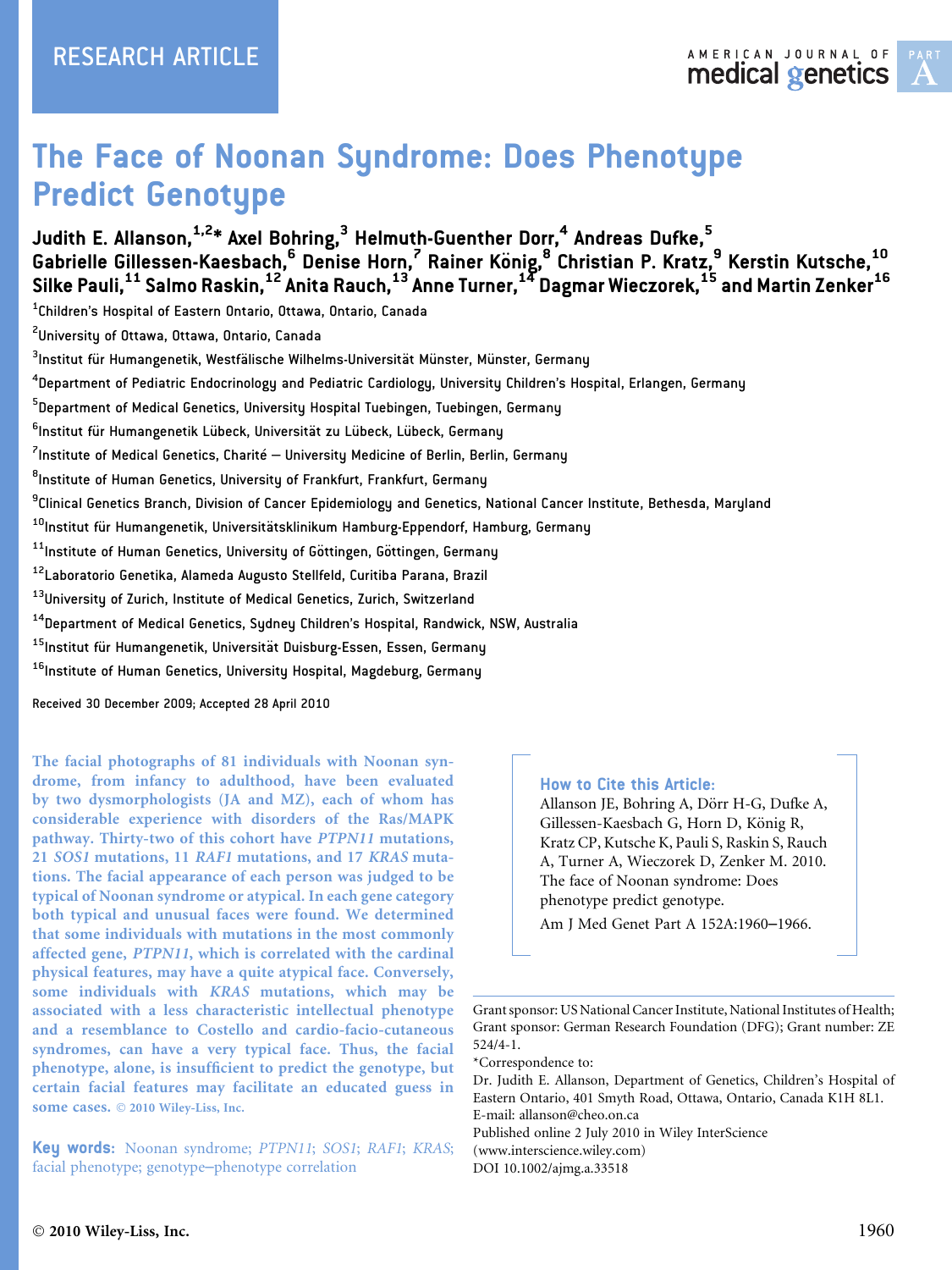

FIG. 1. Individuals with PTPN11 mutations, from infancy to adolescence, and a typical face of Noonan syndrome.

#### INTRODUCTION

One of the most intriguing stories in developmental biology today is that of the Ras/MAPK pathway, a pathway critical for cell growth, differentiation, senescence, and death. Genes in this pathway are frequently mutated in cancer and germline mutations have been linked to Noonan syndrome (NS), cardio-faciocutaneous syndrome (CFC), Costello syndrome (CS) and Legius syndromes, multiple lentigines or LEOPARD syndrome, and neurofibromatosis type 1. Mutations in PTPN11 were the first to be described in NS [Tartaglia et al., 2001]. Almost half of all individuals with NS will have a PTPN11 mutation, and hotspots are reported. In 2007, mutations in SOS1 were shown to cause NS in about 20% of affected persons without a PTPN11 mutation [Roberts et al., 2007; Tartaglia et al., 2007]. Mutations in KRAS only occasionally cause NS (1–3%) [Carta et al., 2006; Schubbert et al., 2006]. In 2007, a fourth gene responsible for causing NS was reported [Pandit et al., 2007; Razzaque et al., 2007]. Mutations in RAF1 are found in just 3–10% of affected individuals. The mutations causing NS are supposed to have gain-of-function effects on Ras/MAPK signaling. Two individuals have been reported with NS and mutations in MEK2; however, this genotype– phenotype correlation has yet to be reproduced [Nava et al., 2007]. Recently, a recurrent mutation in SHOC2 was demonstrated in 25 individuals with NS, all occurring de novo where parental samples were available for testing [Cordeddu et al., 2009]. Subsequently, five individuals with NS, three sporadic and a mother–son dyad, were found to have mutations in NRAS [Cirstea et al., 2010].



FIG. 2. PTPN11 mutations and a facial gestalt uncharacteristic of Noonan syndrome.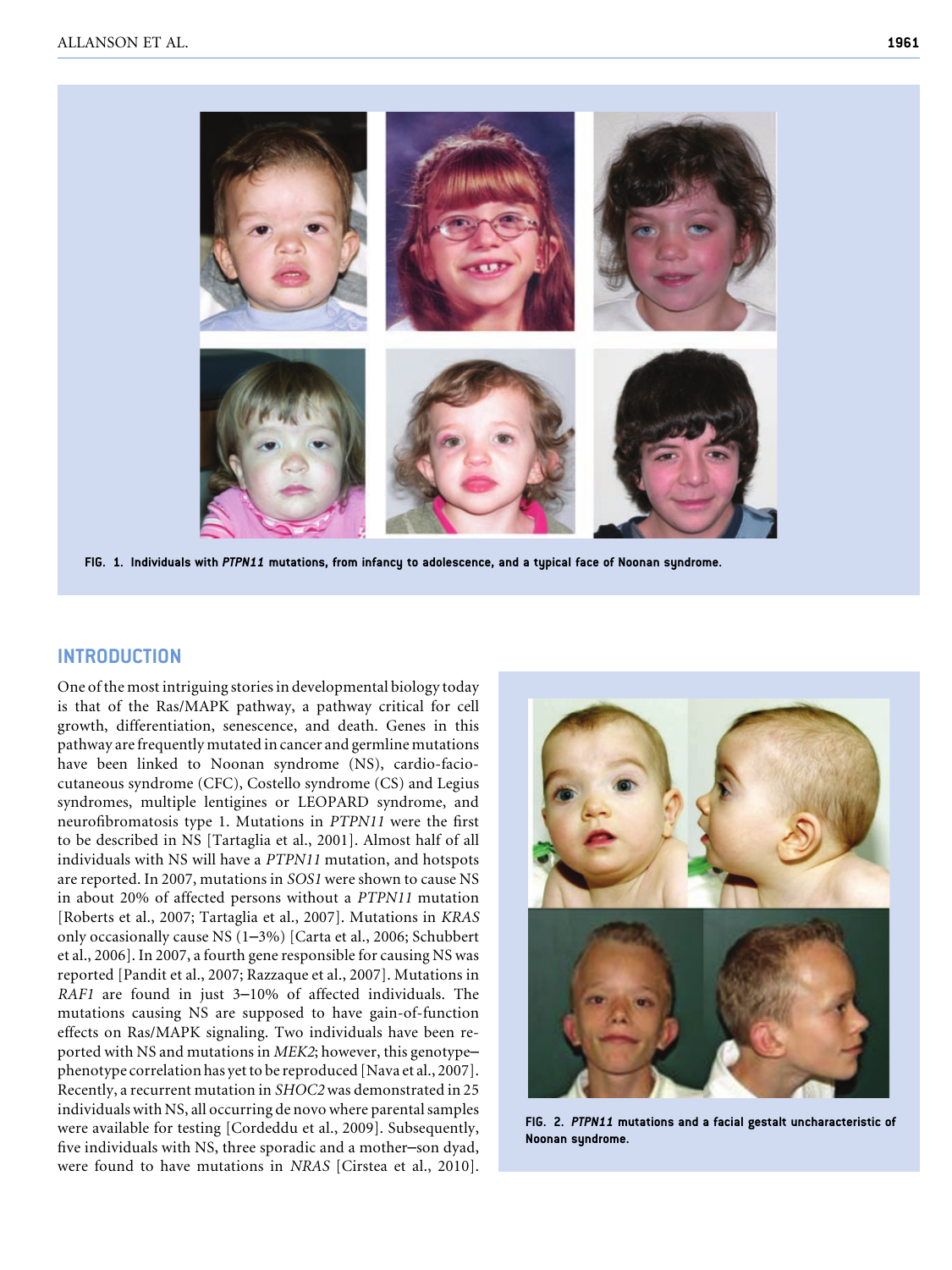

FIG. 3. Individuals with SOS1 mutations and a coarse appearance, which, in infancy, can resemble the face of Costello syndrome (A,B). Reproduced from Zenker et al. [2007b] with permission from BMJ Publishing Group Ltd.



FIG. 4. Very typical features of Noonan syndrome, seen from early childhood to adulthood, in individuals with SOS1 mutations.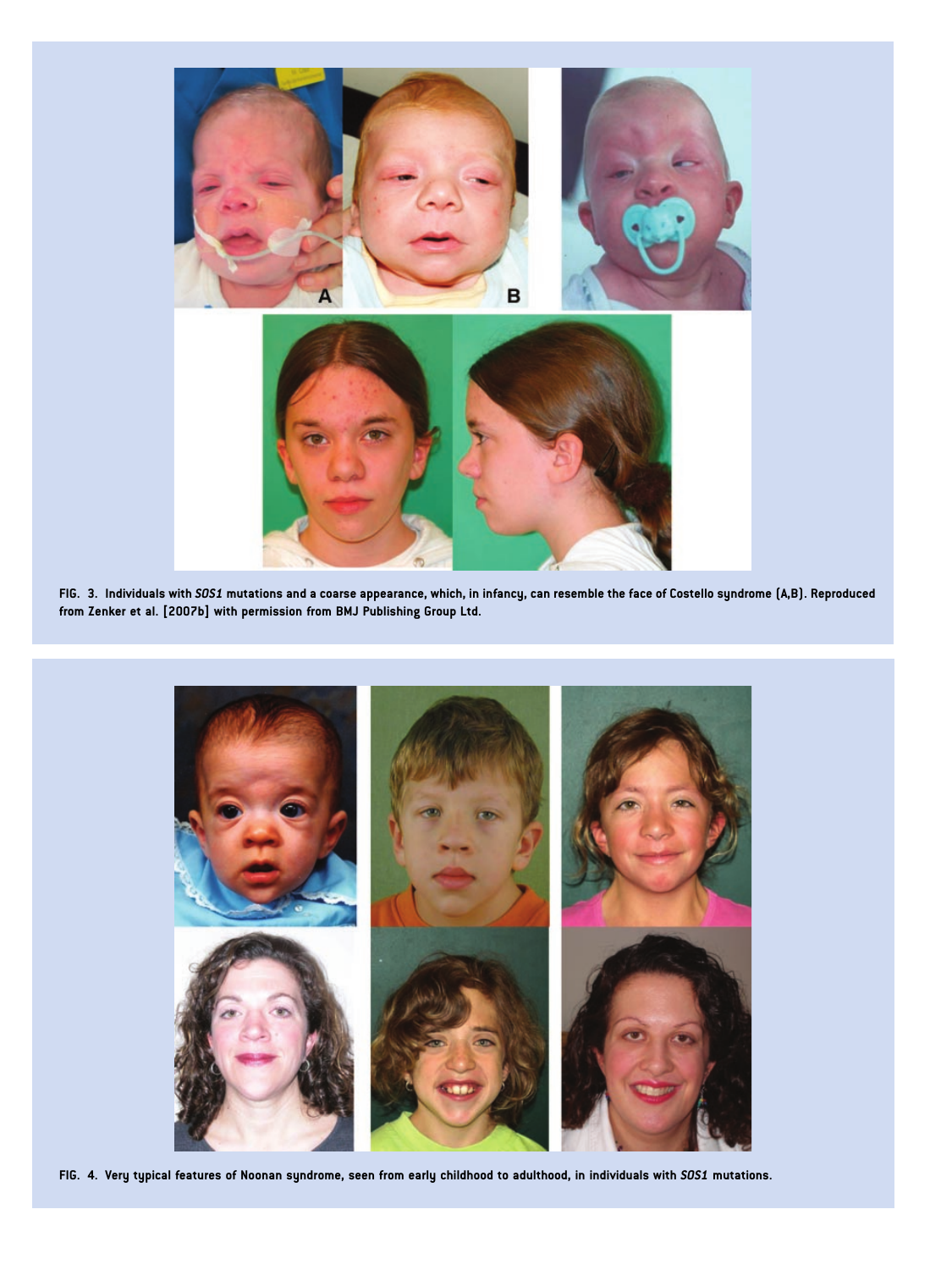Nyström et al. [2008] reported an individual with NS and a BRAF mutation, however, the clinical diagnosis may be more in keeping with CFC syndrome [Neri et al., 2008]. Another individual with NS and a BRAF mutation is known to the authors. PTPN11 and RAF1 mutations also cause multiple lentigines syndrome [Legius et al., 2002]. Over 95% of individuals with CS have a mutation in HRAS, with the majority in codon 12 [Aoki et al., 2005]. CFC syndrome is associated with mutations in BRAF, MEK1, MEK2, and KRAS [Niihori et al., 2006; Rodriguez-Viciana et al., 2006; Narumi et al., 2007; Zenker et al., 2007a].

Knowledge of the phenotype can help to predict the likely causative gene. For example, PTPN11 mutations are more likely to be found in persons with pulmonary stenosis than those with hypertrophic cardiomyopathy [Tartaglia et al., 2002; Zenker et al., 2004]. They are positively correlated with short stature, pectus deformity, and factor VIII deficiency, and negatively correlated with hypertrophic cardiomyopathy and factor XI deficiency [Sarkozy et al., 2003; Yoshida et al., 2004; Limal et al., 2006]. The presence of florid ectodermal features is suggestive of SOS1 mutations [Roberts et al., 2007; Tartaglia et al., 2007]. These mutations also are associated with normal stature and intellectual functioning. Mutations in RAF1 show a very strong correlation with hypertrophic cardiomyopathy, present in 95% [Pandit et al., 2007; Razzaque et al., 2007]. KRAS mutations seem to cause a more severe intellectual handicap and may predispose to a phenotype similar to CFC syndrome or CS [Zenker et al., 2004]. The majority has short stature, webbed neck, pectus deformity, and few skin problems. Individuals with SHOC2 mutations have a distinctive hair phenotype described as loose anagen hair [Cordeddu et al., 2009]. We have carried out this study to determine if there are clues to mutation status in the face.

#### METHODS AND RESULTS

We have evaluated the facial photographs of 81 individuals with NS, from infancy to adulthood. Thirty-two have PTPN11 mutations, 21 SOS1 mutations, 11 RAF1 mutations, and 17 KRAS mutations. In each mutation category more than half of the individuals have classical facial features of NS [Allanson et al., 1985; Allanson, 1987]. The faces of children and adults with PTPN11 mutations and a typical gestalt are illustrated in Figure 1. However, many faces of individuals with PTPN11 mutations are unusual and diagnosis would be challenging (Fig. 2). Some faces are broader and coarser, reminiscent of CFC syndrome. Others have a long nose with low-hanging columella. Occasional individuals lack wide-spaced eyes and show close-spaced features and a narrow face. Coarseness of facial features is also seen in infants with SOS1 mutations, and ptosis is very common. In some infants, the face is similar to the face of CS or CFC syndrome (Fig. 3A,B). Later in life, the lips are often full and the nose fleshy. Curly or sparse hair may be present. In other individuals, facial features are quite characteristic of NS (Fig. 4). Two brothers with RAF1 mutations have unremarkable features (Fig. 5), while other children have quite a characteristic appearance of NS (Fig. 6). A few individuals have facial or cranial asymmetry that would be unusual for NS (Fig. 7).



FIG. 5. Brothers with a RAF1 mutation and essentially unremarkable facial features.

Lastly, those with mutations in KRAS can have a very typical NS face (Fig. 8). However, there are some individuals with KRAS mutations and coarser features, or a markedly prominent and wide nasal root and base, in whom diagnosis would be challenging (Fig. 9).



FIG. 6. Typical facial features of Noonan syndrome in four children of varying ages, each with a RAF1 mutation.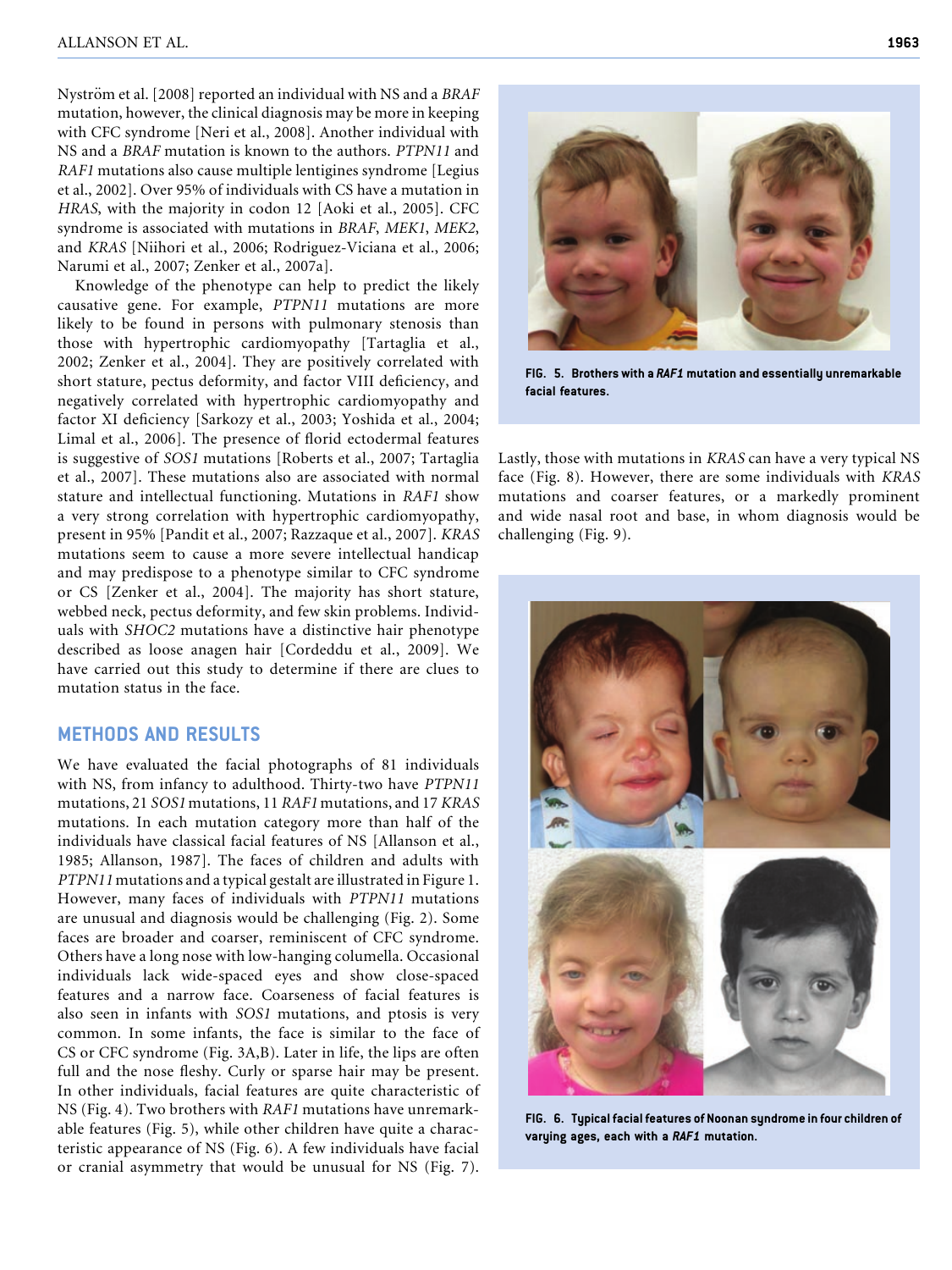

FIG. 7. RAF1 mutations and cranial asymmetry, a long narrow nose, and markedly downslanting palpebral fissures.



FIG. 8. KRAS mutations associated with typical facies of Noonan syndrome. Reproduced from Zenker et al. [2007a] with permission from BMJ Publishing Group Ltd.

## **DISCUSSION**

The classical facial features of NS change with age [Allanson et al., 1985]. In the newborn, typical features include tall forehead, hypertelorism, downslanting palpebral fissures, epicanthal folds, a short and broad nose with a depressed root with upturned tip, deeply grooved philtrum with high, wide peaks of the vermilion, high palate, micrognathia, low-set and posteriorly angulated ears with thick helices, and excessive nuchal skin with low posterior hairline. During infancy, the head is relatively large with a tall and prominent forehead. Hypertelorism, ptosis, or thick hooded eyelids are characteristics. The nose is short and wide with a depressed root. During childhood, the face may appear coarse or myopathic. Facial contour becomes more triangular with age, as the face lengthens. The upper face is broad while the chin is narrow and pointed. During adolescence and young adulthood, the nose has a thin, high bridge and a wide base. The neck is longer with accentuated webbing (pterygium colli) or prominent trapezius. In older adults, the nasolabial folds are prominent and the skin appears thin and transparent [Allanson et al., 1985; Allanson, 1987]. Features present regardless of age include blue-green irides, arched and diamond-shaped eyebrows, and low-set posteriorly angulated ears with thickened helices [Allanson, 1987; Sharland et al., 1992]. The hair may be wispy during infancy and curly or woolly in later childhood and adolescence.

In this study, we demonstrate that some individuals with mutations in the most commonly affected gene, PTPN11, which is correlated with the cardinal physical features, including the characteristic facial phenotype, can have a quite atypical face. There is no one alternate gestalt, and several atypical features may be found, including a broader face and coarser appearance, reminiscent of the face in CFC syndrome, which is characterized by rounder and more bulbous nasal tip with wider nasal base, and fuller lips. Other atypical faces demonstrate a long nose with lowhanging columella. Occasional individuals lack the typical widespaced eyes and show close-spaced features and a narrow face. At the other end of the spectrum, some individuals with KRAS mutations, which may be associated with a more severe intellectual disability with severe and longstanding feeding problems and failure to thrive, resembling Costello and CFC syndromes, can have a very typical NS facial appearance. In each gene category, as reviewed in the Methods and Results Section, both typical and unusual faces may be found.

This study was carried out before knowledge of causative mutations in SHOC2 and NRAS was available. However, review of facial appearance in illustrations that are part of the supplemental information accompanying the publication of NRAS mutations suggests that both typical and atypical facial appearance may be found in this cohort as well [Cirstea et al., 2010]. The single recurrent SHOC2 mutation was found to be associated with a characteristic hair phenotype [Cordeddu et al., 2009].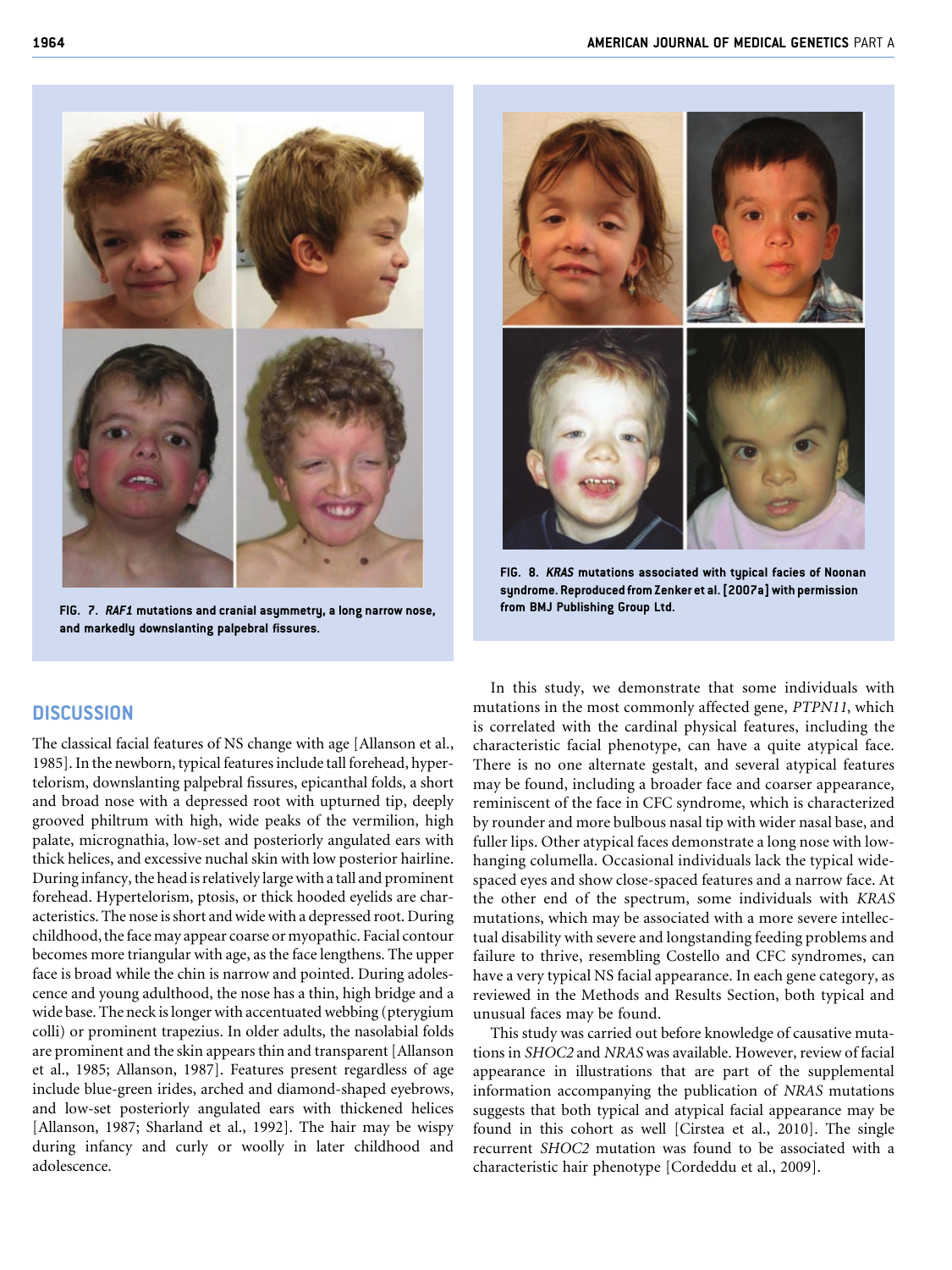

FIG. 9. KRAS mutations and unusual facial features: in childhood a coarseness suggestive of Costello syndrome; in adulthood a broadening of features with marked widespacing of eyes and broad nasal root and tip somewhat reminiscent of G/BBB and Teebi hypertelorism syndromes. Reproduced from Zenker et al. [2007a] with permission from BMJ Publishing Group Ltd.

If one considers the question posed by the title: ''Does phenotype predict genotype?'' the answer is a clear ''No.'' Characteristic NS facial appearance does not point to a specific genotype. It would be most useful to know how often a particular genotype is found with an atypical face; however, it is only reasonable to expect that level of detail by studying a cohort with PTPN11 mutations as each of the other causative genes is responsible for such a small proportion of affected individuals that any one study is likely to be biased by small numbers. Such a study of PTPN11-mutation-positive individuals has not been carried out to date.

However, it may be possible to ''make an educated guess'' about genotype based on clues present in the face. The child with rounded features, sparse eyebrows and eyelashes, curly or sparse hair, and skin erythema may have a higher likelihood of a SOS1 mutation. Loose anagen hair makes a SHOC2 mutation more likely. Cranial or facial asymmetry may point to higher odds of a RAF1 mutation, while coarse features or a markedly prominent and wide nasal root and base may suggest a KRAS mutation. In reality, one is more likely to make a correct prediction of genotype if other factors, such as height, IQ, and type of cardiac defect are added to impressions of facial gestalt. Fortunately, with the advent of newer molecular approaches using a combination of DNA sequencing techniques to evaluate the coding regions and splice sites of all known genes, a cost-efficient testing approach does not require the physician managing the patient to predict which gene to evaluate first.

#### ACKNOWLEDGMENTS

C.P.K.'s work was supported by the Intramural Research Program of the US National Cancer Institute, National Institutes of Health. M.Z. was supported by the German Research Foundation (DFG; ZE 524/4-1).

### **REFERENCES**

Allanson JE. 1987. Noonan syndrome. J Med Genet 24:9–13.

- Allanson JE, Hall JG, Hughes HE, Preus M, Witt RD. 1985. Noonan syndrome: The changing phenotype. Am J Med Genet 21:507–514.
- Aoki Y, Niihori T, Kawame H, Kurosawa K, Ohashi H, Tanaka Y, Filocamo M, Kato K, Suzuki Y, Kure S, Matsubara Y. 2005. Germline mutations in HRAS proto-oncogene cause Costello syndrome. Nat Genet 37:1038– 1040.
- Carta C, Pantaleoni F, Bocchinfuso G, Stella L, Vasta I, Sarkozy A, Digilio C, Palleschi A, Pizzuti A, Grammatico P, Zampino G, Dallapiccola B, Gelb BD, Tartaglia M. 2006. Germline missense mutations affecting KRAS isoform B are associated with a severe Noonan syndrome phenotype. Am J Hum Genet 79:129–135.
- Cirstea IC, Kutsche K, Dvorsky R, Gremer L, Carta C, Horn D, Roberts AE, Lepri F, Merbitz-Zahradnik T, König R, Kratz CP, Pantaleoni F, Dentici ML, Joshi VA, Kucherlapati RS, Mazzanti L, Mundlos S, Patton MA, Silengo MC, Rossi C, Zampino G, Digilio C, Stuppia L, Seemanova E, Pennacchio LA, Gelb BD, Dallapiccola B, Wittinghofer A, Ahmadian MR, Tartaglia M, Zenker M. 2010. A restricted spectrum of NRAS mutations causes Noonan syndrome. Nat Genet 42:27–29.
- Cordeddu V, Di Schiavi E, Pennacchio LA, Ma'ayan A, Sarkozy A, Fodale V, Cecchetti S, Cardinale A, Martin J, Schackwitz W, Lipzen A, Zampino G, Mazzanti L, Digilio MC, Martinelli S, Flex E, Lepri F, Bartholdi D, Kutsche K, Ferrero GB, Anichini C, Selicorni A, Rossi C, Tenconi R, Zenker M, Merlo D, Dallapiccola B, Iyengar R, Bazzicalupo P, Gelb BD, Tartaglia M. 2009. Mutation of SHOC2 promotes aberrant protein Nmyristoylation and causes Noonan-like syndrome with loose anagen hair. Nat Genet 41:1022–1026.
- Legius E, Schrander-Stumpel C, Schollen E, Pulles-Heintzberger C, Gewillig M, Fryns J-P. 2002. PTPN11 mutations in LEOPARD syndrome. J Med Genet 39:571–574.
- Limal JM, Parfait B, Cabrol S, Bonnet D, Leheup B, Lyonnet S, Vidaud M, Le Bouc Y. 2006. Noonan syndrome: Relationships between genotype, growth, and growth factors. J Clin Endocrinol Metab 91:300–306.
- Narumi Y, Aoki Y, Niihori T, Neri G, Cave H, Verloes A, Nava C, Kavamura MI, Okamoto N, Kurosawa K, Hennekam RC, Wilson LC, Gillessen-Kaesbach G, Wieczorek D, Lapunzina P, Ohashi H, Makita Y, Kondo I, Tsuchiya S, Ito E, Sameshima K, Kato K, Kure S, Matsubara Y. 2007. Molecular and clinical characterization of cardio-facio-cutaneous (CFC) syndrome: Overlapping clinical manifestations with Costello syndrome. Am J Med Genet Part A 143A:799–807.
- Nava C, Hanna N, Michot C, Pereira S, Pouvreau N, Niihori T, Aoki Y, Matsubara Y, Arveiler B, Lacombe D, Pasmant E, Parfait B, Baumann C, Heron D, Sigaudy S, Toutain A, Rio M, Goldenberg A, Leheup B, Verloes